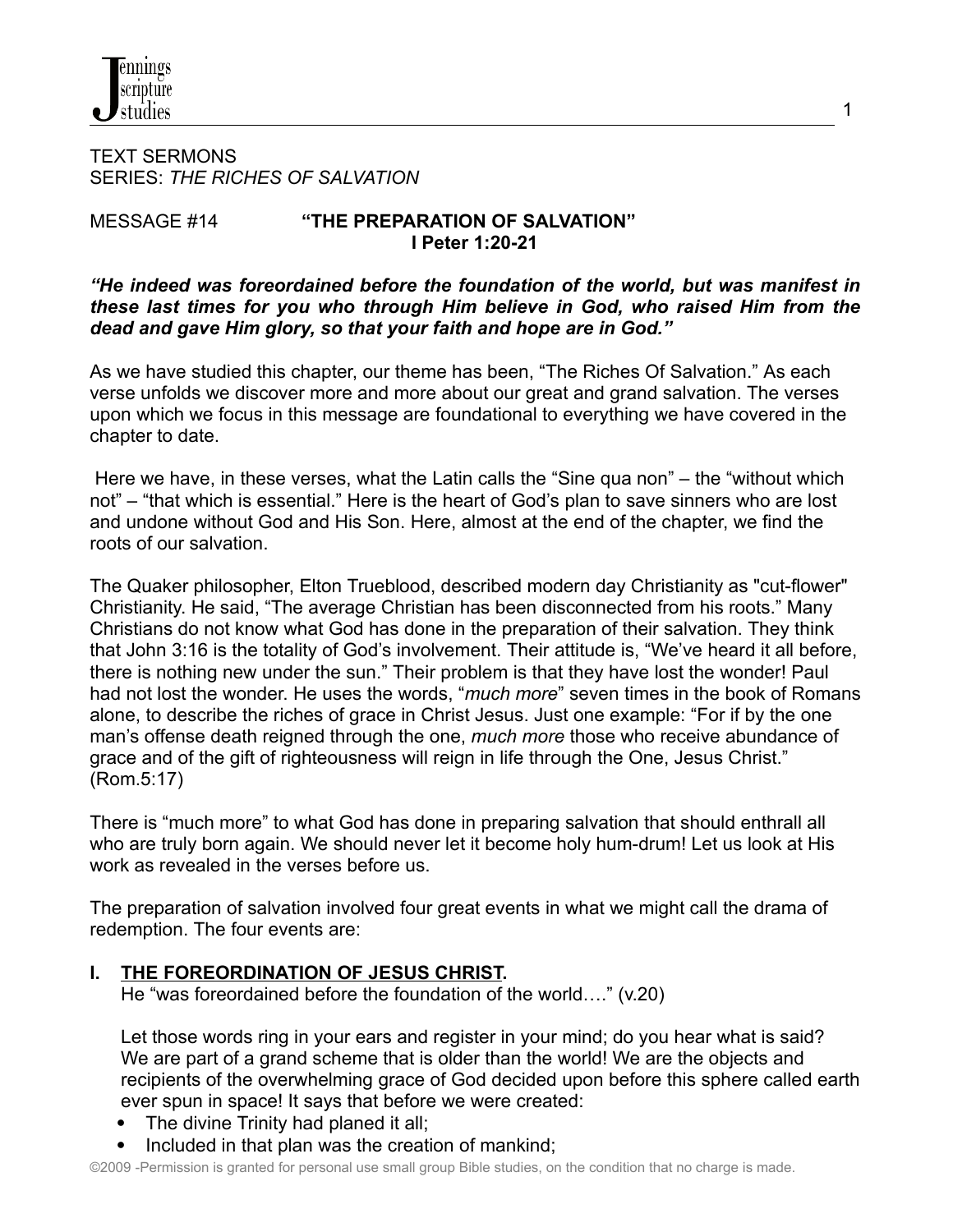

- Included in that plan was the full knowledge of sin and its consequences;
- Included in that plan, before one thing was ever made, was the plan for Christ's death as an atoning sacrifice.
- In fact, other scriptures show that before the foundation of the world God foreknew us individually, and planned for our salvation. "For he chose us in him before the creation of the world …." (Eph.1:4)

Can you understand that? I can't. But I believe it because God said it right here in v.20! There are some who have said that God sending His Son was an afterthought – that God got caught by surprise by Satan's temptation and man's fall. Never! "He indeed was foreordained before the foundation of the world." Let's put it in plain language, God was thinking about you and about me before God said "let there be light"!

The Almighty God not only fore-knew, but He determined and decreed, that His Son should die for mankind, and this was decided before the foundation of the world. Can we truly understand how marvelous our salvation is?

# **II. THE INCARNATION OF JESUS CHRIST.**

"But was manifested in these last times" nkjv "But was revealed in these last times" niv "Appeared in these last times" nasu

When was Jesus Christ "manifested", "revealed"; when did He appear? Of course the answer is: when He, God, became human;

- When Spirit became flesh;
- When immortal became mortal:
- When the Creator became creature:
- When God stepped out of eternity into time. And when was that? At His incarnation! "Carnis" is Latin for "flesh" – the incarnation of Jesus Christ was God taking a human body. "Therefore, when Christ came into the world, he said: "Sacrifice and offering you did not desire, but a body you prepared for me." (Heb.10:5)

For centuries there were stories of the gods becoming humans. Now it actually happened! "In the beginning was the Word, and the Word was with God, and the Word was God." (John 1:1) "And the Word became flesh and dwelt among us." (John 1:14)

The classic passage that describes in more detail the incarnation is Philippians 2:6-8 which states:

(Jesus Christ) "Who, being in the form of God, did not consider it robbery to be equal with God, but made Himself of no reputation, taking the form of a bondservant, and coming in the likeness of men. And being found in appearance as a man, He humbled Himself and became obedient to the point of death, even the death of the cross."

**Illust.** One of my favorite "Incarnation" hymns is: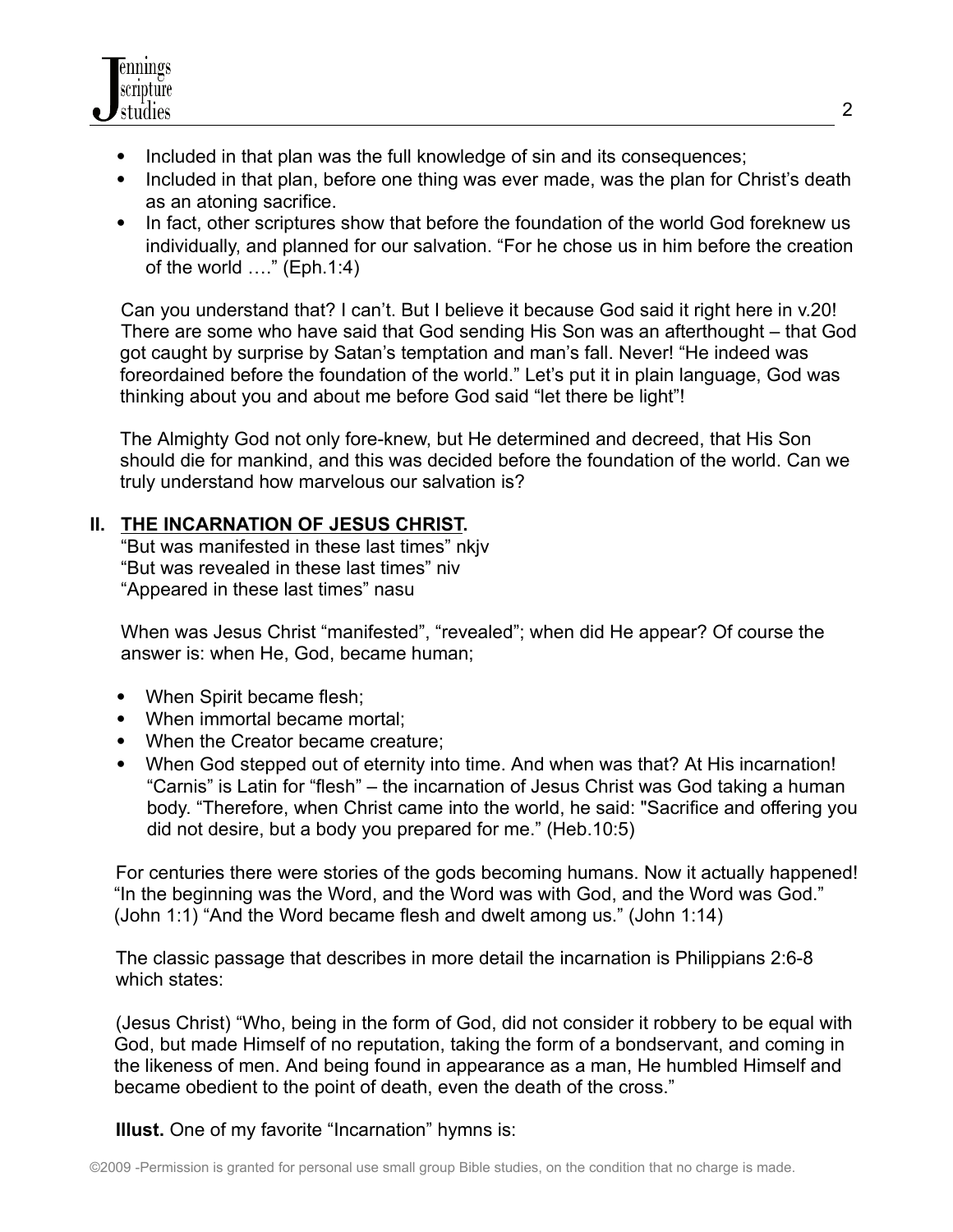"Down from His glory, ever living story, My God and Savior came and Jesus was His name. Born in a manger, to His own a stranger, A man of sorrows, tears and agony. Oh, how I love Him, how I adore Him, My breath my sunshine, my all in all. The Great Creator became my Savior And all God's fullness dwells in Him."

# **III. THE RESURRECTION OF JESUS CHRIST.**

"……who through Him believe in God, who raised Him from the dead…"

There is no mention here of the actual crucifixion – and it need not be mentioned for it is so well authenticated in the New Testament record. However, suffice it to say that if no crucifixion, there would be no resurrection. Peter has just referred to the crucifixion in v.19 where he writes that we were redeemed "with the precious blood of Christ."

In his great sermon on the Day of Pentecost, Peter "spoke of the resurrection of the Christ, that he was not abandoned to the grave, nor did his body see decay. God has raised this Jesus to life, and we are all witnesses of the fact. (Acts 2:31-32)

If Christ had been crucified and had not risen, as Paul puts it so pointedly in 1 Cor. 15, then "our preaching is useless and so is your faith. …. If Christ has not been raised, your faith is futile; you are still in your sins. Then those also who have fallen asleep in Christ are lost. If only for this life we have hope in Christ, we are to be pitied more than all men."

Let us not forget, that our resurrection is guaranteed by Christ's resurrection. Paul continues in his classic treatise on the resurrection with these comforting words: "But Christ has indeed been raised from the dead, the first fruits of those who have fallen asleep. For since death came through a man, the resurrection of the dead comes also through a man. For as in Adam all die, so in Christ all will be made alive." (1 Cor 15:20-23)

Foreordination, incarnation, resurrection; here is one more act in the drama of salvation:

#### **IV. THE ASCENSION OF JESUS CHRIST**

"and gave Him glory" or "glorified Him."

Paul also articulated the truth of the ascension of Christ: "He who descended is also the One who ascended far above all the heavens, that He might fill all things." (Eph.4:10) Here is what he wrote to the Philippians: "Therefore God exalted him to the highest place and gave him the name that is above every name, that at the name of Jesus every knee should bow, in heaven and on earth and under the earth, and every tongue confess that Jesus Christ is Lord, to the glory of God the Father." (Eph.4:9-11)

Down from his glory, and now he is back in the glory – glorified! Here in these two verses we have the Gospel of Jesus Christ. Here is the story of stories in four dramatic scenes. Fulton Oursler called it "The Greatest Story Ever Told"– and truly it is!